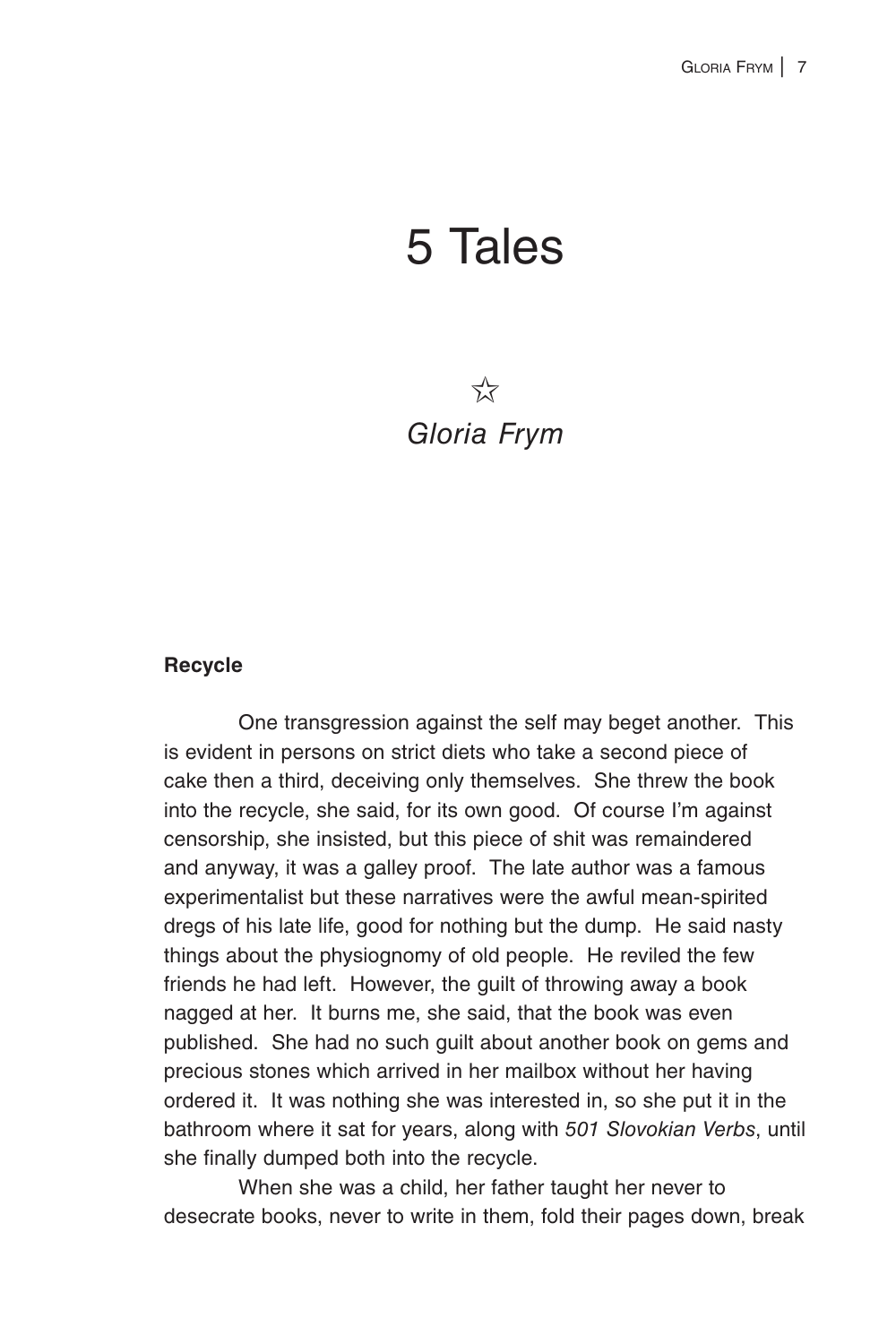their spines—all of which she began to do once in the world on her own. First it began with pencil—checking off certain passages, even underlining them. Then as the prohibition gradually lessened in her she took up the pen and would bracket sections. In the 1950s during the "Red Scare" her mother, not a recipient of the same training, found a box of "communist" books in the garage just after they'd moved into a new house. She ripped them apart and put them into the incinerator, only to be severely chastised by her husband who came from a long line of Torah scholars most of whom had died in the Holocaust. A book is a holy thing, her sad father muttered, watching the bonfire. It was the first time she ever heard him use the word holy, as he was not just a secularist but given his history, he had no use for god.

When she initially began to read what she eventually trashed, she had high hopes for the book and thought it might give her ideas. But the only idea that she had was to get rid of it. First she tried to leave it in a restaurant, but the waitress came running after her. Then she tried to find a trash receptacle and there was none in sight. The one thought in her mind was that no one else would or should read this book because they might get the idea that its lack of merit was 'experimental." Au contraire, it was lousy writing. After all, she told me, we know good writing from bad, don't we? The back cover said that the author worked on it until his death but she joked that it must have killed him when he finished the last word. Crossing the street against a red light with the book in her hand, she said, nearly killed her.

She was determined to rid herself of this book not just because it repulsed her. Ultimately, she felt that it tarnished the reputation of an otherwise interesting writer, and if she could, she would buy up all the copies of this now out-of-print abomination and throw them into the recycle too.

And yet, she confided, if it was so easy to throw away something an artist had put himself into, might it not start a habit? Might she not get rid of the dreadful painting that depicted a scene out of *Things Fall Apart,* a black man hanging, which a student gave her in lieu of a final paper? Or the imposing portrait of an artichoke fifty times the size of the real thing as a wedding present that arrived in the mail fully framed? Would such actions precipitate a clean up of all the books and artworks and odds and ends that no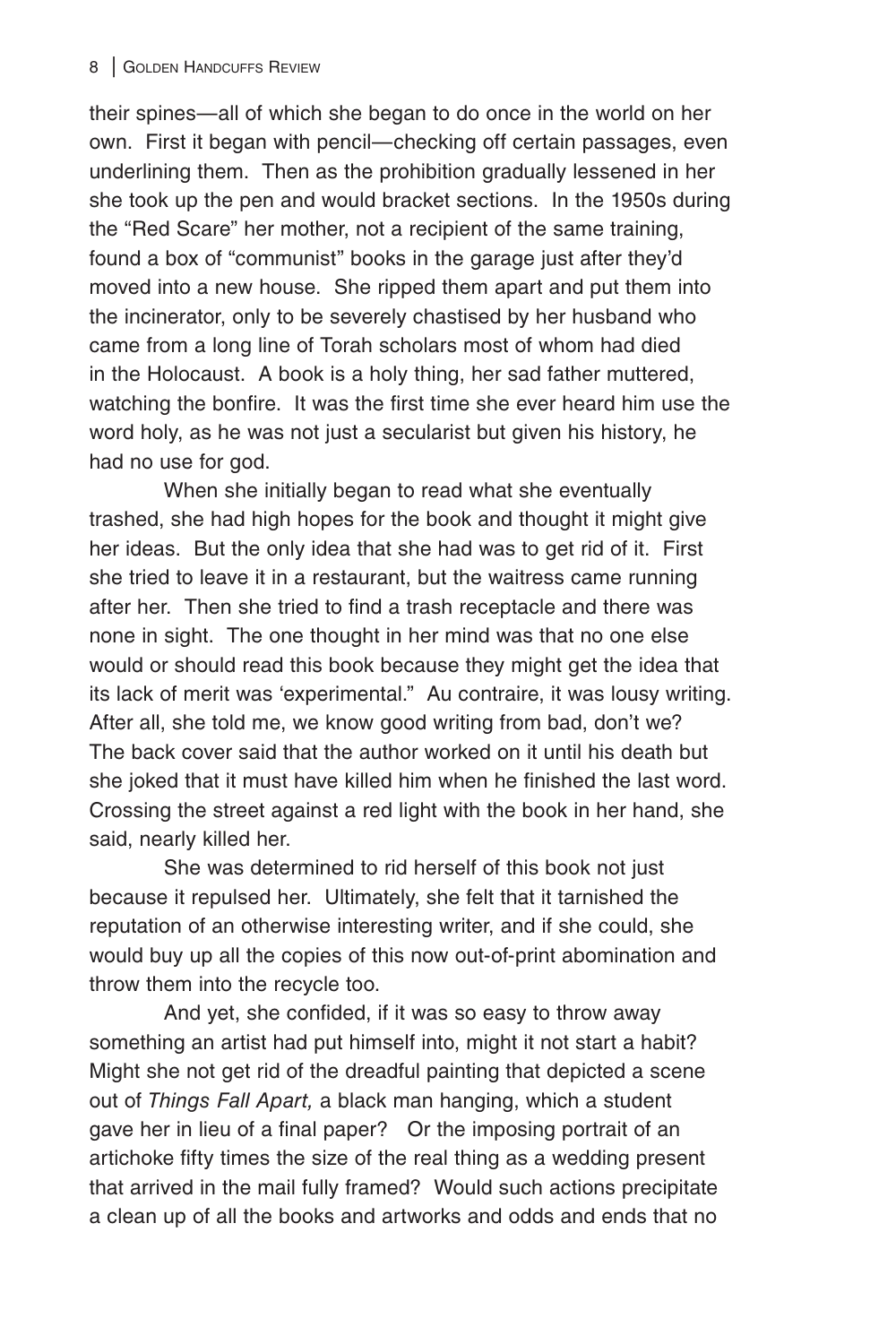longer held meaning for her, even offended her sensibility? Would she accelerate her desire to rid the world of bad writing? Would she actively seek out other books like the vigilante "book ripper" of Herne Bay, England, who targets books in a store whose proceeds go to charity, books out of sight of the cash register, particularly in the true crime section, who rips their pages in half and puts them back on the shelves? Was destroying what one deemed a bad text the gateway to further moral lapses? A future of dangerous infidelities to one's soul? After all, it had to start somewhere.

#### **Destination**

One buys a ticket to fly to a place. To get to that place one must take another mode of transport to an approximate place where one waits for a shuttle to get on a bus to board another bus to the town near the place one wants to visit. Then one must be picked up in a car to go to the exact place one wants to visit. Theoretically or geographically, that place is 80 miles away from the city outside of which one originally landed, which, if it were 1890, would take by horse and coach two days with a stopover at a small inn on a dirt road where the proprietor offered a hearty meal, a glass of grog, and a down bed adorned with an embroidered coverlet and the sweet smell of mowed clover permeating the night air (it's summer) as one gazed out at the slice of moon on the farming village below. One would sleep well, wake refreshed, dress in the dark, eat a slab of fried ham, wash it down with cold cider, and mount the carriage with a basket lunch for another day of jostling over stones and sticks to the steady clip clop clip clop of the loyal beasts of burden owned or engaged by the driver whose mutton chops are just beginning to grey, eventually arriving before dark at the place, greeted warmly at the depot by one's friends or relatives, and spend a welcome six weeks or two months visiting.

But it is a different century. In order to visit a faraway place one must enlist transport to an airport from which one starts the journey, wait copious amounts of time or arrive in the nick of it, strip one's self of many items as one watches others do the same, and pass through a mechanism that sees through to the bones while hopefully leaving the soft organs intact, wait, re-dress (this of course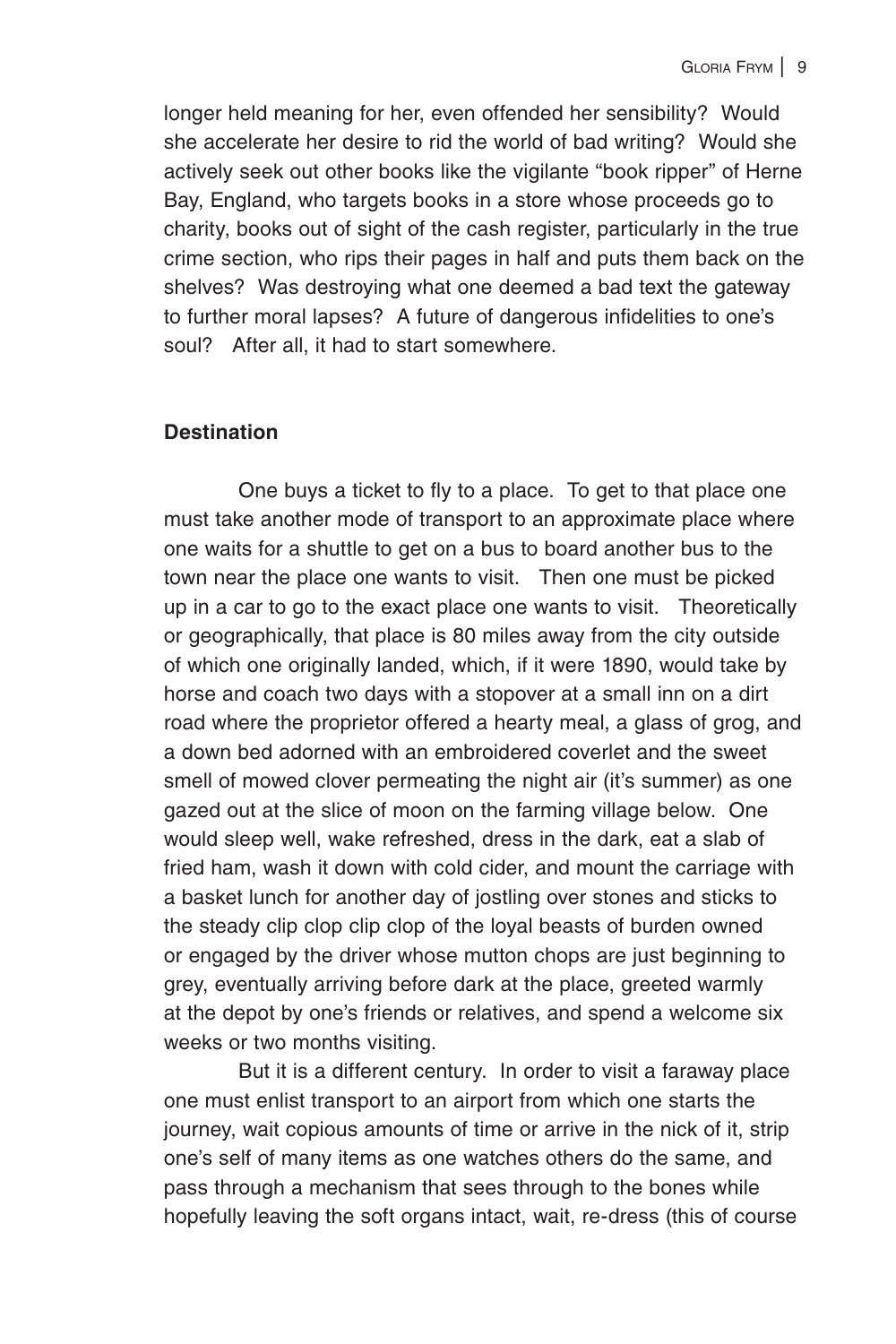if there is nothing obscuring one's bones from visibility to guards snippy and kind alike who may be accompanied by large-toothed canines, not the sweet spaniels of the José Martí Airport a mere fifteen minutes outside of Havana), and hobble off for some miles to one's "gate" which is not a gate at all but a secular chapel furnished with rows of fixed seats facing television screens mounted on high, offering the latest football plays, nail fungus eliminators, and body part enhancements. Then, at the appointed moment, which may be hours later than scheduled, after cruising and perusing magazines pizza chocolate key chains snow domes Navajo bracelets chartreuse leather cell phone cozies wish you weren't here cards Thai pad smoothies pomegranate cleansers love nails duty free antioxidants, one rises to the microphonic announcement of one's flight, only to wait in line to board the portable hallway between the gate and the airplane, the chapel and the bird, not before relinquishing one's boarding pass to an individual who repeats thank you before he shoves it through a machine that clicks, though in these cost cutting times one may have seen the same clerk behind a counter in the lobby of the main terminal informing a traveler that his reservations were cancelled several months ago to which his eyes, fortunately not attached to springs, rise. What, his mouth says. I got a Confirmation of my flight schedule! To which the airline clerk says, Sorry, Sir, but we see no evidence of your having Re Re Confirmed your flight and wait a minute, here it is, we do see it was cancelled two months ago by telephone, to which the passenger grimaces, as if a stick pin on a distant voodoo doll had pierced his brain, recalling how his ex cancelled a previous flight but fortunately for him and his new boyfriend with whom he was then flying to a small island in the Bahamas he could rebook on the spot since no one in their right mind would fly to this place during hurricane season.

At last one is greeted at the portal by a deliriously happy attendant in Bermuda shorts repeating Good Morning or Welcome Aboard as one wades thru First Class (are we or are we not a Democracy?) where a handsome man with a discreet grey ponytail, a high-cheeked woman with deeply exfoliated skin, already and indifferently sip sparkling liquids in fluted glasses while bombarded by battalions of Tourist class passengers pushing by, only to wait again at the threshold of the next aisle piled up held back by small heavy suitcases, sombreros, anoraks flung into overhead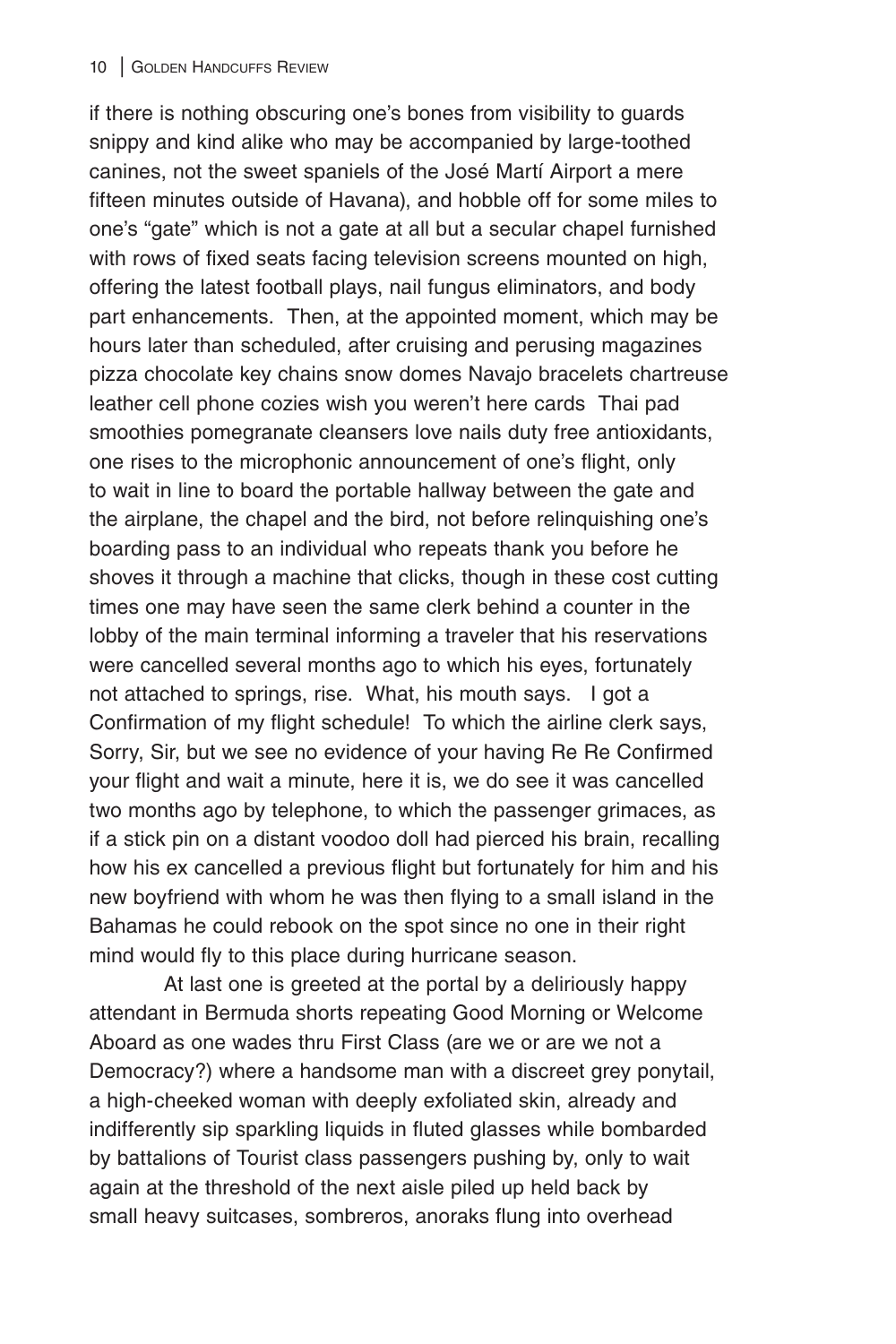compartments whose contents may shift during travel which seem already stuffed to the gills by the time one finds one's seat which happens to be 19B, the occupants of said row flipping through the flight magazine and to which one must mutter that's my seat and into which one must plop bookended by one 350 pounder and one anorexic Goth whose eye makeup rivals Lady Macbeth on a good day, sporting black lip liner and pink lipstick, while the other aforementioned occupant falls into a deep REM sleep leaning onto one's shoulder while the passenger in the seat behind repeatedly pulls and pushes the seat table and types into his laptop as his son in seat 20B stretches his meaty legs onto both the back of 19B and 19A which causes the Goth to turn around with Stop Kicking, then Stop the Fuck Kicking while two attendants float by with packets of roasted salted not much and a bit of turbulence in the form of a thunder and lightning storm 32,000 feet above terra ferma causes the seatbelt light to flash and the captain to announce Flight Attendants, Take Your Seats and the woman across the aisle fingers a rosary and the man next to her feels for the four inch cross hanging into his chi chis. Smooth sailing for several interminable hours. After more thunder, sun breaks through the mean clouds and at last the cabin prepares for landing. One has to pee one gets up, disturbing the Goth who is nodded out and one stumbles up the aisle not allowed to use the closer bathroom down the aisle and waits again in a line of four ahead of a crying toddler and one of course defers to the neediest and waits and after a long pee and a quick horror-filled glance in the mirror returns to one's seat, fastens one's seatbelt, swallows deeply to enable one's ears to pop as the airplane descends rapidly hits the runway kaloomp that startles a smashed coke can out of a seat pocket into the aisle. Someone kicks it under another seat.

One emerges. One is not greeted at the gate as this is not possible anymore, one uses a nearby bathroom again waiting in line thinking to waste a bit of time while the baggage makes its way down mysterious chutes and ladders. One walks quickly or slowly up escalators, down stairs, along moving sidewalks to the left or right to arrive at the carousel onto which spits so many suitcases in the dim light that anyone could mistake black for dark green, etc.

After nearly herniating a disk from retrieving one's belongings one follows the signage directly to the shuttle bus where one is told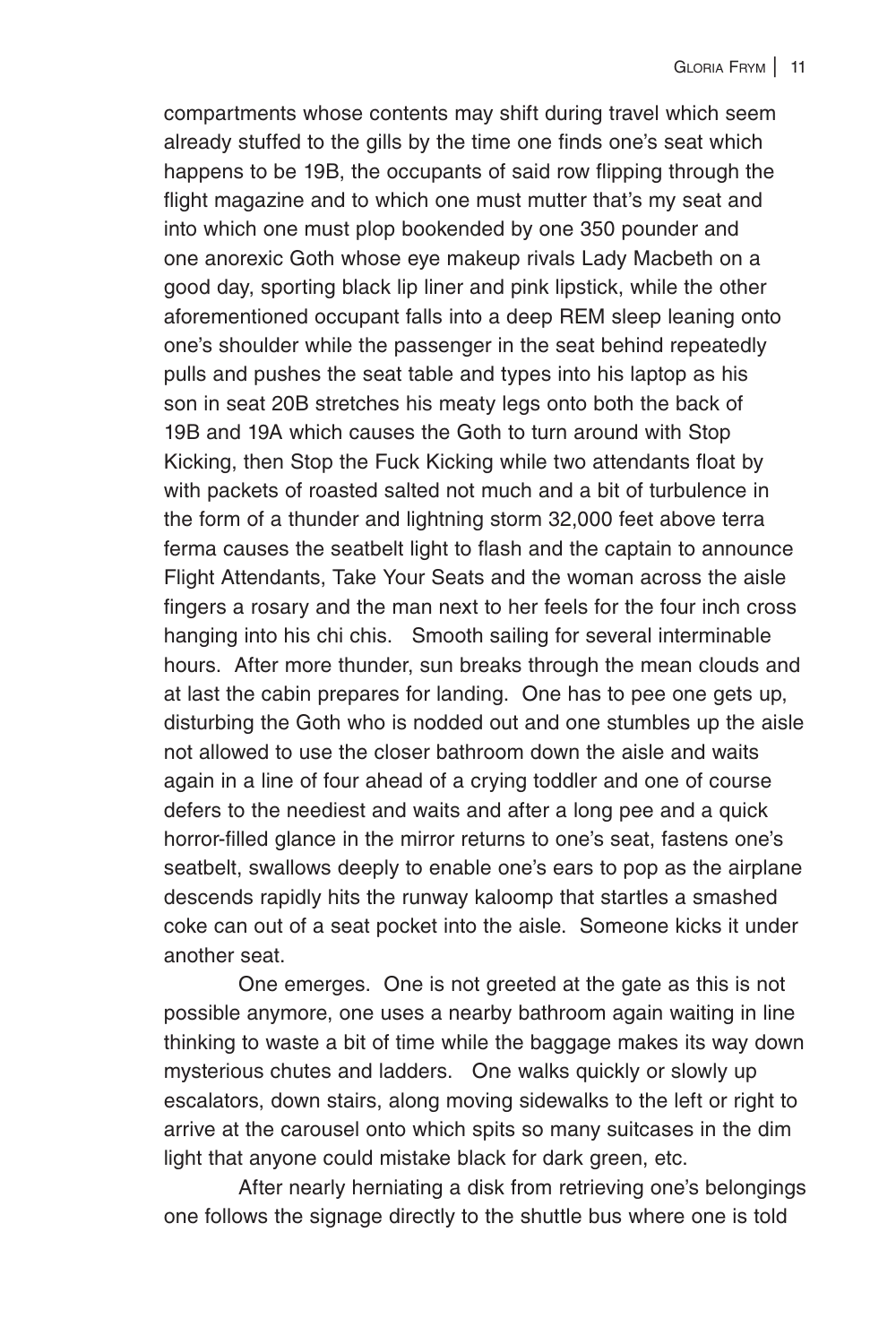by an attendant with a thick patois and a walkie talkie to check in at an interior counter for a number. More buses are boarded, time passes as though it didn't exist, and at last one arrives at one's destination.

One is immediately asked by the husband of one's dear friend how long will we have the pleasure of your company, and one is careful to announce that one is slated to stay for no more than a week and one's host makes a head movement similar to individuals from the Indian subcontinent that both affirms and negates one's plan and place in this place.

### **Could Have Been**

She could have been lying. A tense I rarely use as I am not a suspicious person. She lost her keys for the first time in her life but why do I suspect she didn't. We looked for them in the wet matted leaves and all we could see in the dark was yellow. We walked over the yellow to crunch the keys but all that happened was yellow leaves. We retraced her steps with yellow leaves clinging to her suede boots. She kept zipping and unzipping compartments in her purse which she said was new. I didn't believe that very much, women know what's in their purses when they're the type who uses one with compartments. Did she lose her keys or were they hiding in one of the many pockets in her yellow raincoat? Was this a novel form of flirtation? She rejected my advances several times before, and was she drunk? We sat in my car and took everything out of the many zippered compartments of her purse. I felt the corners but unearthed nothing but breath mints which do not in any way feel like keys. The rain began to mist the windows, the windows began to steam up, though we weren't breathing heavily, she acted sincere, but you cannot both act sincere and be sincere. The keys were of some importance, of course, but what if she, I mean we, for she had dragged me into this treasure hunt, couldn't find them. She would want me to drive her home which I would gladly do. A tense I'm more familiar with. Do you want to know how this all turns out? Are you holding yourself in suspension until the ending, happy or otherwise? But there is never a happy ending in the end. It just is, and offers more of a relief. And the real story is, if I haven't made it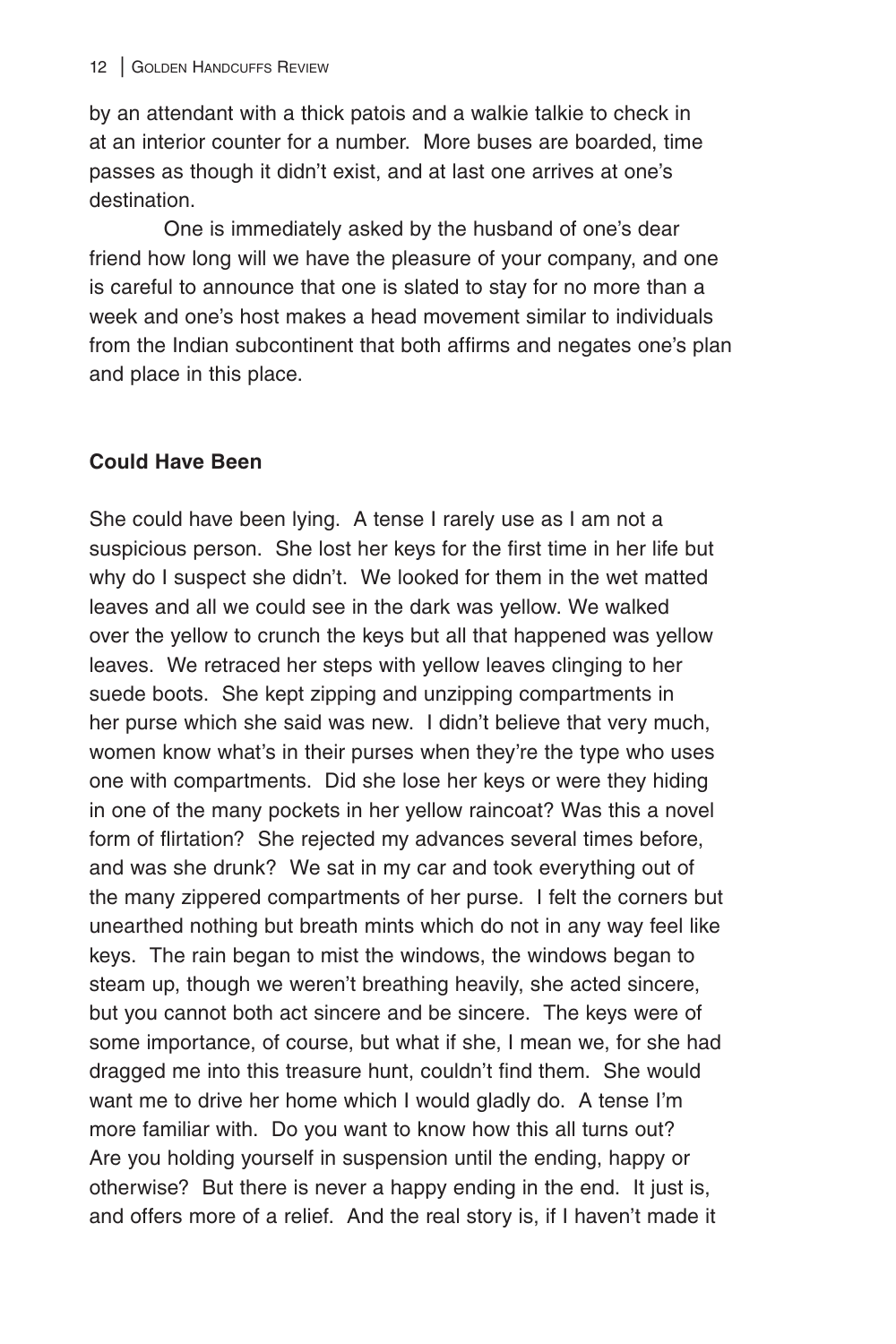clear whether she really lost her keys and was using them as a ruse, the key to the ruse is her character, perhaps mine, we are the center of gravity in this little story, a very tiny story on the face of a big earth and its dire problems. Still, one likes a person to tell the truth, to not manipulate one. It was her idea, to return to the party, to return to the site of the last known spot in which the purse had been with, she thought, the keys. She disappeared then returned with the keys in her hands. But she wasn't happy enough, which is why spoiler alert, I said before, there are no happy endings here. Where did you find them? I innocently asked. On the bench, where I put my stuff. The question is, how did the keys exit the purse? They were too bulky to slip through the cracks of the zippers. Did she? You already know what I'm thinking. But why, what were her motives? Certainly she had no intention of inviting me in if I would have had to take her home. Would have had is a terribly complex construction that could be difficult to teach a Chinese speaker. I have a Japanese wife. What is such a verb tense called? I should ask her, but I'm too busy thinking about the whole event, though it took perhaps a half hour, reflected something between us, some pattern once established between two people and rarely changes, the lunging forward, even passively, as in need, and the pulling back when the need is satisfied. Did she really just find the keys on the bench? I am an unreliable narrator, I'm terribly patient and nice and as you can see, my vocabulary is limited. My wondering isn't. I shouldn't give the incident a second thought, right? All is well, the keys are found, the woman goes home. And yet, I'm left holding the proverbial bag. The bag of doubt. You know how much that might weigh?

#### **The Trickle Down Effect**

In the age of lies, cotton blend often got passed off as cotton, and we all knew that meant mostly polyester, something a whole generation tried to boycott, if not eradicate, long before it became dire to worry about fossil fuels and their deadly effects on the very earth upon which we planted our feet. I personally began to lie like a thief whose very freedom depended upon narrative. I began to write fiction, having cut my teeth on poetry, for better or worse. I began to love to create little fictions. First it was a character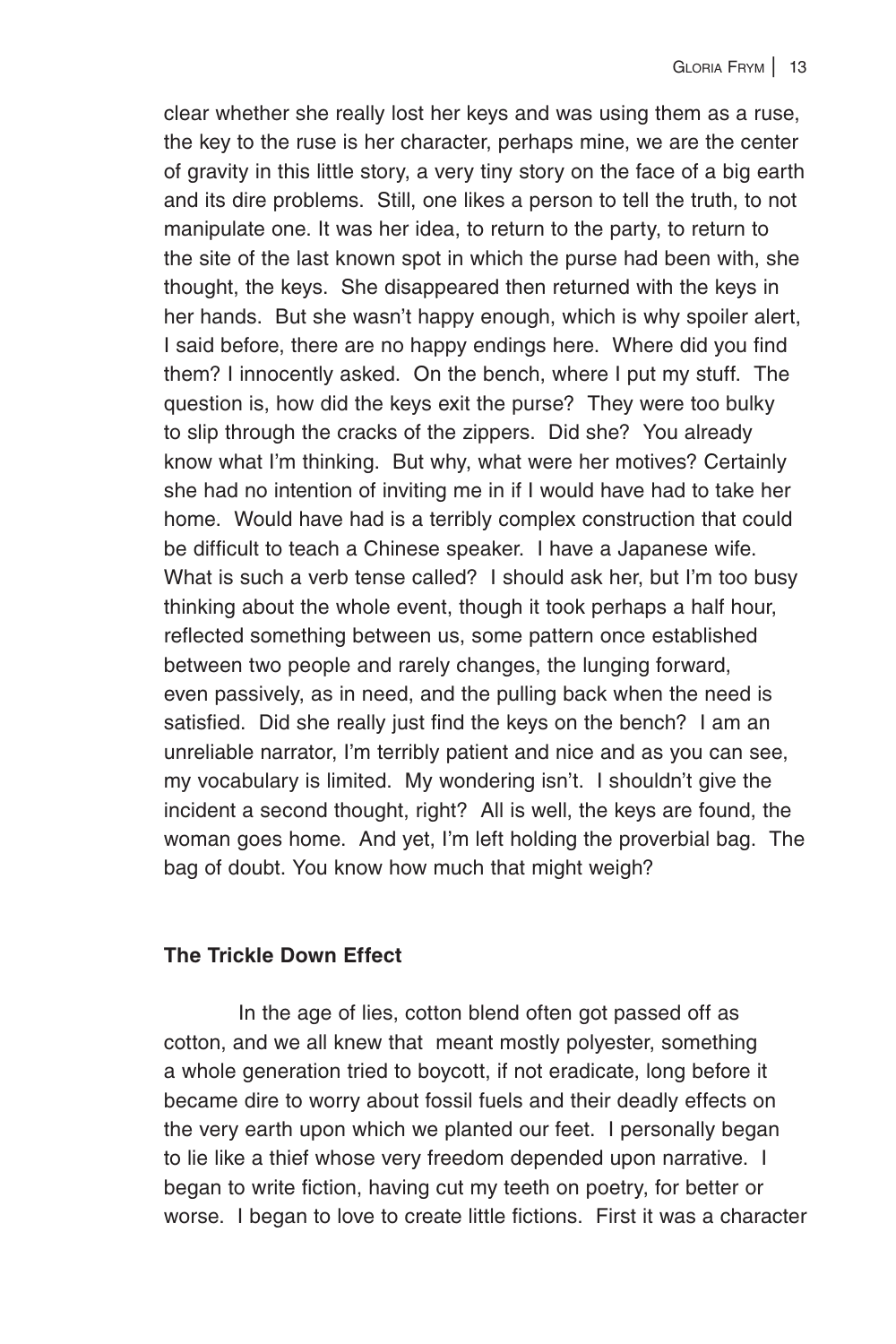in a story who lied about being broke and stole from his friends when in fact he was heir to a large fortune which embarrassed him. I felt sorry for him. Then it was another character that no longer wanted to talk to certain people who considered themselves friends but who he considered annoying acquaintances. Why could he not just tell them the disagreeable truth, since eventually he would have to run into them at an event or on the street and without having framed a smooth fiction, fumble around and say something awkward and revealing. Instead, he resorted to the overly used, I've had some health problems or I've experienced some family problems that prevent me (from attending yet another uncomfortable evening in your presence). Then I created a better, more fleshed out character who would claim specific but fabricated illnesses if she didn't want to see someone, something she hadn't done since adolescence, when she and countless other mildly un-athletic females would use that old bodily function, menstrual cramps, as an excuse for skipping gym. But the fact is she skipped gym because she did or didn't want to see a boy she had a crush on who was running laps during his gym period on the other side of the girls' bleachers. The fact is that she felt perfectly justified in skipping gym, though unbearably guilty about the excuse for its poverty and unoriginality. She felt the same way as an adult. But how to rid one's self of an acquaintance's persistence, calling and emailing every week like a bot? How to eliminate from one's life someone who no longer enriched it but forced one every time they communicated to insincerely flatter their work or their paltry contribution of three lemons to the potluck. Or to swallow their sarcasm and digest their gossip. The fact is my character abhorred lying! But she had to lie to get out of falsifying. She had to lie about herself to get out of lying to herself. As a reader you might want to know more about the few other people she gradually dropped from her life by lying. I made her lie to the bookstore clerk with tardive dyskinesia every time he asked her out for a drink. I made her lie to the well-coiffed junkie who spent a half hour in the bathroom or nodded out into her fish stew while everyone else was eating. Mommy, said her child, why is that lady sleeping in the soup? She quickly replied, because she is very very tired.

But this was when the country elected a president who lived in an "alternative reality," who lied seventy times a day, whose tongue lied with his fingers on a tiny keyboard before he got out of bed in the